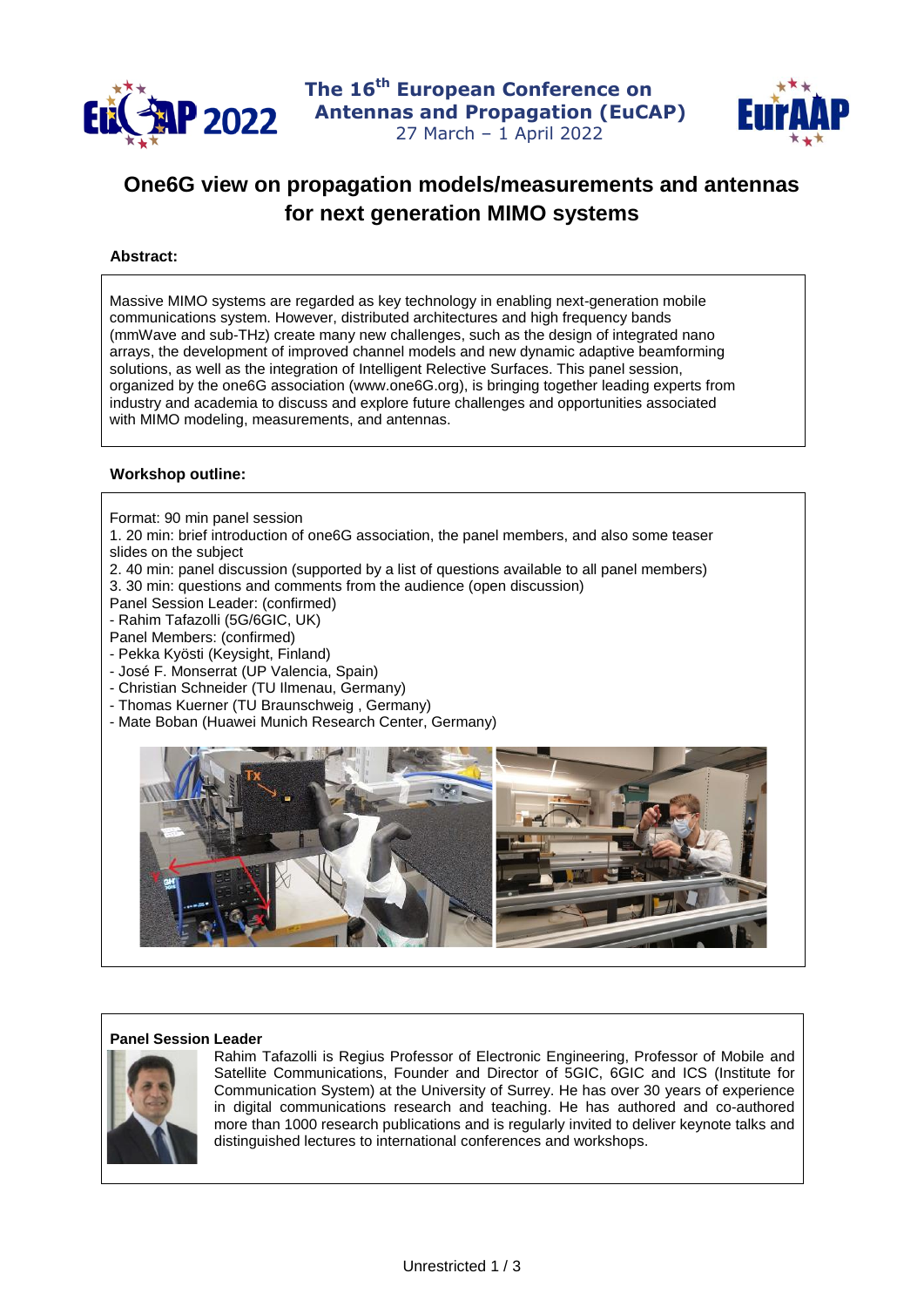

# **The 16th European Conference on P 2022** Antennas and Propagation (EuCAP)



27 March – 1 April 2022

#### **Panel Members**



Pekka Kyösti received the M.Sc. degree in mathematics and the D.Sc. (Hons.) in communications engineering from the University of Oulu, Finland, in 2000 and 2018, respectively. He is currently a research director in 6G Flagship programme and a docent (adjunct professor) with the Centre for Wireless Communications (CWC), University of Oulu, and a senior specialist with Keysight Technologies Finland Oy. His present activities are radio channel characterization for 6G systems, and channel modelling and over-the-air emulation for 5G systems. From 1998 to 2002, he was with Nokia Networks, from 2002 to 2016, he was with Elektrobit/Anite, from 2016 onward

he has been with Keysight (part time). Since 2002, he has been involved in radio channel measurements, estimation and modelling. From 2008 to 2012, he was actively developing methods for MIMO over-the-air testing. He has acted in contributor and task leader roles in many past research projects such as, e.g., WINNER (I,II,+) and METIS. He has also contributed on channel modelling on many standardization fora such as ITU-R, 3GPP (RAN1, RAN4), CTIA, and WIMAX.



Thomas Kürner (Fellow IEEE) received his Dipl.-Ing. degree in Electrical Engineering in 1990, and his Dr.-Ing. degree in 1993, both from University of Karlsruhe (Germany). From 1990 to 1994 he was with the Ins>tut für Höchsfrequenztechnik und Elektronik (IHE) at the University of Karlsruhe working on wave propagation modelling, radio channel characterisation and radio network planning. From 1994 to 2003, he was with the radio network planning department at the headquarters of the GSM 1800 and UMTS operator E-Plus Mobilfunk GmbH & Co KG, Düsseldorf, where he was team manager radio network planning support

responsible for radio network planning tools, algorithms, processes and parameters from 1999 to 2003. Since 2003 he is Full University Professor for Mobile Radio Systems at the Technische Universität Braunschweig. In 2012 he was a guest lecturer at Dublin City University within the Telecommunications Graduate Ini>a>ve in Ireland. Currently he is chairing the IEEE 802.15 TAG THz. He was also the chair of IEEE 802.15.3d TG 100G, which developed the worldwide first wireless communica>ons standard opera>ng at 300 GHz. He is also the project coordinator of the H2020-EU-Japan project ThoR ("TeraHertz end-to-end wireless systems supporting ultra high data Rate applications") and Coordinator if the German DFG-Research Unit FOR 2863 Meteracom ("Metrology for THz Communications"). In 2019 he received the Neal-Shephard Award of the IEEE Vehicular Technology Society (VTS). Since 2016 he is a member of the Board of Directors of the European Association on Antennas and Propagation (EurAAP) and since 2020 a Distinguished Lecturer of IEEE VTS.



Prof. Jose F. Monserrat is full professor and Vice President of the Universitat Politècnica de València, the first technical university in Spain. His research focuses on the design of future beyond 5G wireless systems and their performance assessment. He has been involved in several European Projects, like METIS/METIS-II where he led the simulation activities, or currently 5G-CARMEN and 5G-SMART. He co-edited the Wiley book "Mobile and wireless communications for IMT-Advanced and beyond" and

the Cambridge book "5G Mobile and Wireless Communications Technology". Jose Monserrat is senior member of the IEEE and has published more than 60 journal papers. Currently his research team consists of 5 Postdoctoral fellows, 8 PhD

students and 2 Master students. Jose F. Monserrat has served as advisor of the European Parliament and the World Bank Group in the vehicular 5G communications topic.



Christian Schneider received his Diploma degree in electrical engineering from the Technische Universität Ilmenau, Germany in 2001. He is currently a Group Leader at the Electronic Measurements and Signal Processing department (EMS) at the TU Ilmenau as well as at Fraunhofer IIS. He has been involved in German and European Union Funded Projects (WINNER (I, II, +), RESCUE and ITN-5VC) as a Work Package Leader and an editor of deliverables. He received a best paper award at the European

Wireless conference in 2013 and European Conference on Antennas and Propagation in 2017 as well as 2019. He has authored more than 130 publications.

His research interests include multidimensional channel sounding, parameter estimation, radio propagation characterization and modelling combined with emerging concepts from machine learning and its application to wireless space-time communication and localization e.g. as integrated communication and sensing (ICAS).